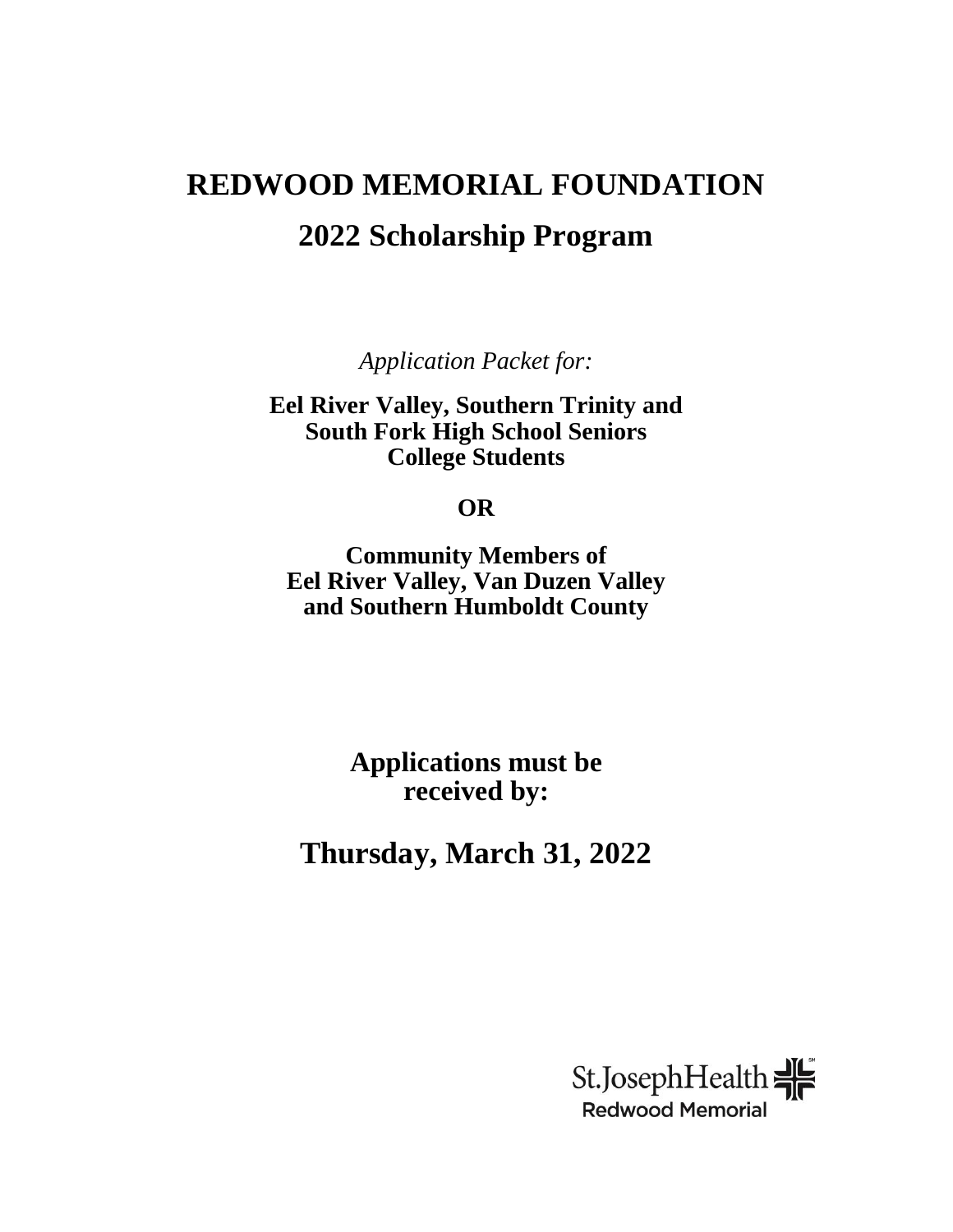# **Redwood Memorial Foundation Scholarship Checklist**

| Incomplete application packets will not be considered.<br>Please be sure to complete and/or include the following items:                                                                                                                                                                  |
|-------------------------------------------------------------------------------------------------------------------------------------------------------------------------------------------------------------------------------------------------------------------------------------------|
| Two (2) letters of recommendation from individuals other than relatives who are<br>familiar with your character, abilities, and career interests.                                                                                                                                         |
| Special course/program description and criteria or an acceptance letter from an<br>accredited educational institution.                                                                                                                                                                    |
| Estimate of enrollment expenses.                                                                                                                                                                                                                                                          |
| A one-page typed personal statement regarding your interest in healthcare and<br>intentions for your future in healthcare, or how the program/course would benefit<br>employment at Redwood Memorial Hospital. The quality of the essay is an<br>important part of the screening process. |
| <b>For Local High School Seniors Only:</b>                                                                                                                                                                                                                                                |
| High school transcripts.                                                                                                                                                                                                                                                                  |
| A notice of acceptance from an accredited educational institution.                                                                                                                                                                                                                        |
| For All Other Applicants Who Are Currently Enrolled in an Educational Program:                                                                                                                                                                                                            |
| Transcripts.                                                                                                                                                                                                                                                                              |
| <b>For Employees or Community Members:</b>                                                                                                                                                                                                                                                |
| Include a letter from your supervisor (this can be one of the two letters of<br>recommendation already required).                                                                                                                                                                         |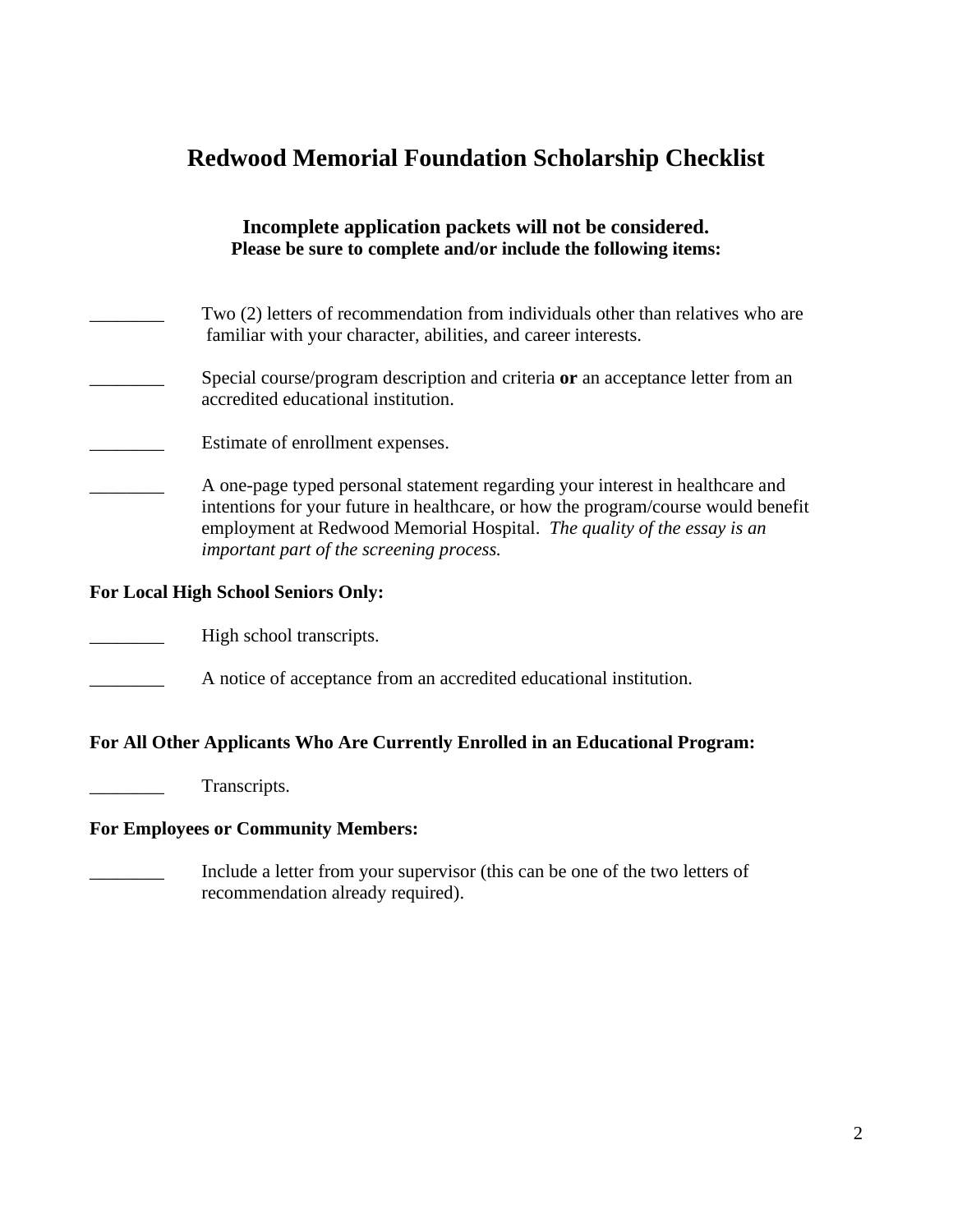## **REDWOOD MEMORIAL FOUNDATION 2022 SCHOLARSHIP PROGRAM INFORMATION**

**Philosophy** The Redwood Memorial Foundation believes that the field of healthcare is unique, requiring special talents and qualifications. Increasing the education of employees and potential employees will broaden the base of decision-making, promote new ideas, and improve job satisfaction. It will also improve the quality of healthcare delivered to the patients at Redwood Memorial Hospital and the Eel River Valley Community, Van Duzen River Valley, and Southern Humboldt County.

**Purpose** The Tuition Assistance Program is designed to facilitate participation in healthcare education for Redwood Memorial Hospital employees, potential employees, and residents of the Eel River Valley, Van Duzen River Valley, and Southern Humboldt County pursuing careers in Nursing (including LVN's), Medicine, Pharmacy or Physical Therapy.

**Source of Funding** Funds have been set aside by the Redwood Memorial Foundation to support the Tuition Assistance Program. The Foundation encourages contributions, at any time during the year, to our scholarship program to benefit employees of Redwood Memorial Hospital and members of the Eel River Valley, Van Duzen River Valley, and Southern Humboldt County Communities.

**Description** Each year the Foundation may grant up to \$6,000 in scholarships for individuals in the following categories:

- 1. High School Seniors residing in the Eel River Valley, South Fork, and Southern Trinity High School communities pursuing careers in Nursing (including LVN's), Medicine, Pharmacy or Physical Therapy.
- 2. Community residents residing in the Eel River Valley, Van Duzen River Valley, and Southern Humboldt County communities pursuing careers in Nursing (including LVN's), Medicine, Pharmacy or Physical Therapy.
- 3. Group I, II, or III Redwood Memorial Hospital employees furthering job skills or pursuing careers in the Nursing (including LVN's), Medicine, Pharmacy or Physical Therapy.

The Redwood Memorial Foundation reserves the right to award \$0 to \$6,000 in scholarships annually, with individual amounts to be given at the discretion of the Scholarship Committee.

**Application/Awards** In order to be considered, application packets must be received in the Foundation Office, Attn: Jennifer Partsafas, no later than March 31, 2022. Winners will be notified by May 1<sup>st</sup> and may be announced in the employee Huddle, local newspapers, and Health System publications. Winners will be invited to the Foundation Board meeting on May 10, 2022. If the recipient does not use the award for its intended purpose, or if the award is not used within one year's time, the award will be forfeited and returned to the scholarship fund within the Foundation. Applicants can reapply for these funds annually.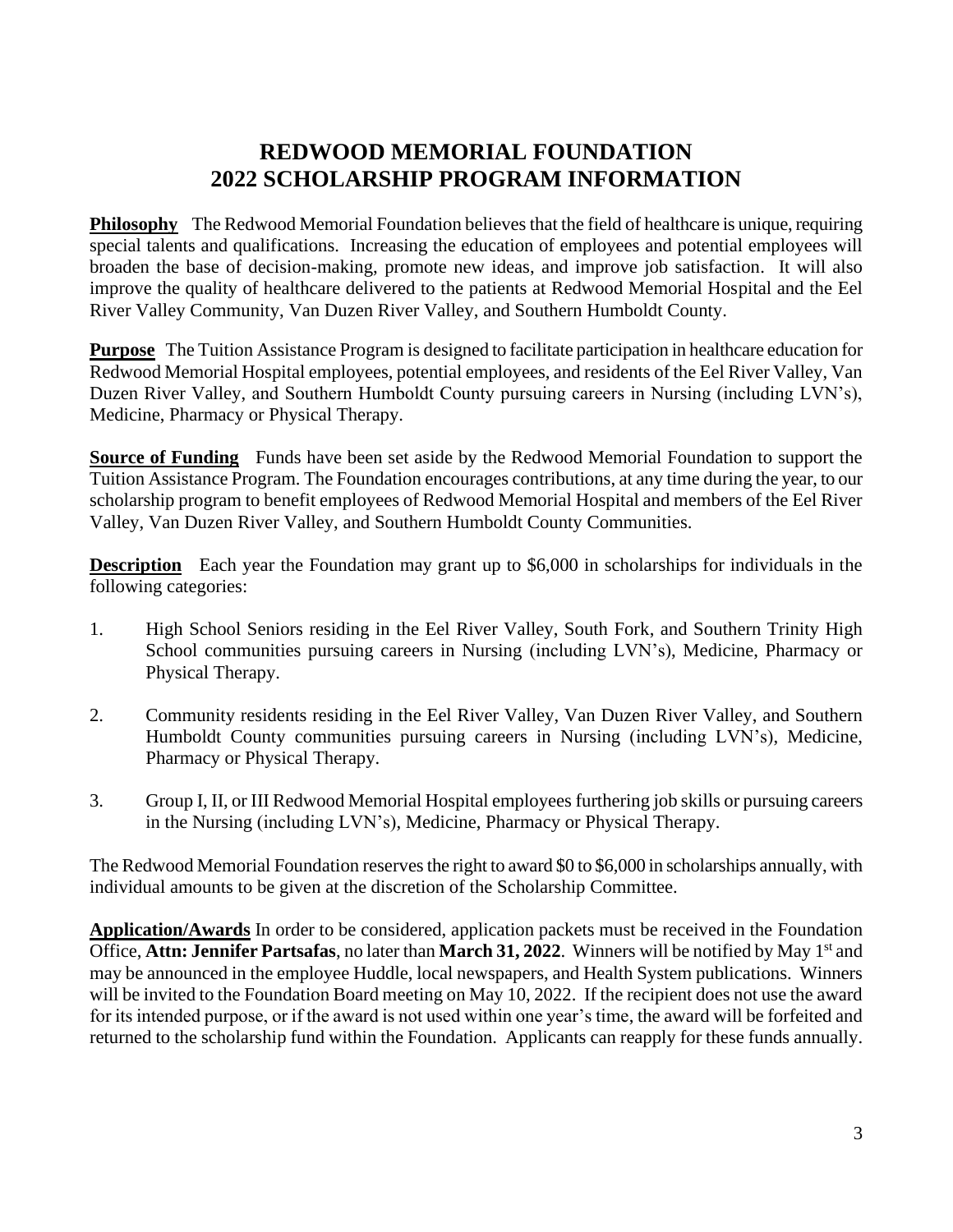For more information call the Foundation, (707) 725-7270. **Incomplete application packets will not be considered. Applications may be submitted by mail to: Redwood Memorial Foundation – Attn: Jennifer Partsafas, 3300 Renner Drive, Fortuna, CA 95540 or by email to [jennifer.partsafas@stjoe.org.](mailto:jennifer.partsafas@stjoe.org)**

#### **All applicants must submit the application packet with:**

- 1. Two (2) letters of recommendation from individuals other than relatives who are familiar with your character, abilities, and career interests.
- 2. Special course/program description and criteria or an acceptance letter from an accredited educational institution. Also include an estimate of enrollment expenses.
- 3. For local high school seniors: high school transcripts and a notice of acceptance from the college or program you will be attending. For all other applicants who are currently enrolled in a program, include transcripts.
- 4. A one-page, typed personal statement regarding your interest in healthcare and intentions for your future in healthcare, or how the program/course would benefit patient care at Redwood Memorial Hospital. The quality of this essay is an important part of the screening process.

For amounts over \$500, payment is made in two installments. Upon award and before the first payment, scholarship checks will be issued only upon receipt of proof of acceptance. Before the second payment, proof of satisfactory course completion must be submitted and proof of continued enrollment.

**Submit to:** Redwood Memorial Foundation Scholarship Committee Attn: Jennifer Partsafas - Foundation Redwood Memorial Hospital **Phone**: (707) 725-7270 3300 Renner Drive Fortuna, CA 95540 **Fax:** (707) 269-3861

#### **Criteria/Eligibility:**

- 1. High School Seniors residing in the Eel River Valley, Southern Trinity High School District, or South Fork High School District with a scholastic achievement of 3.0 or better; demonstrates leadership skills and good citizenship; plus acceptance in an accredited university, college, or technical school with a major in Nursing, Medicine, Pharmacy or Physical Therapy.
- 2. Community members residing in the Eel River Valley, Van Duzen River Valley, or Southern Humboldt County; demonstrates leadership skills and good citizenship; plus acceptance in an accredited university, college, or technical school with a major in Nursing, Medicine, Pharmacy or Physical Therapy.
- 3. Group I, II, or III Redwood Memorial Hospital employees with a minimum of three (3) years of continuous employment in the St. Joseph Health System of which at least six (6) months must be at Redwood Memorial Hospital; performance evaluations in acceptable range; acceptance in an accredited university, college or technical school with a major in Nursing, Medicine, Pharmacy or Physical Therapy related field or may be applied toward a healthcare related seminar, workshop, or continuing education program or a program/course which would benefit job skills at Redwood Memorial Hospital.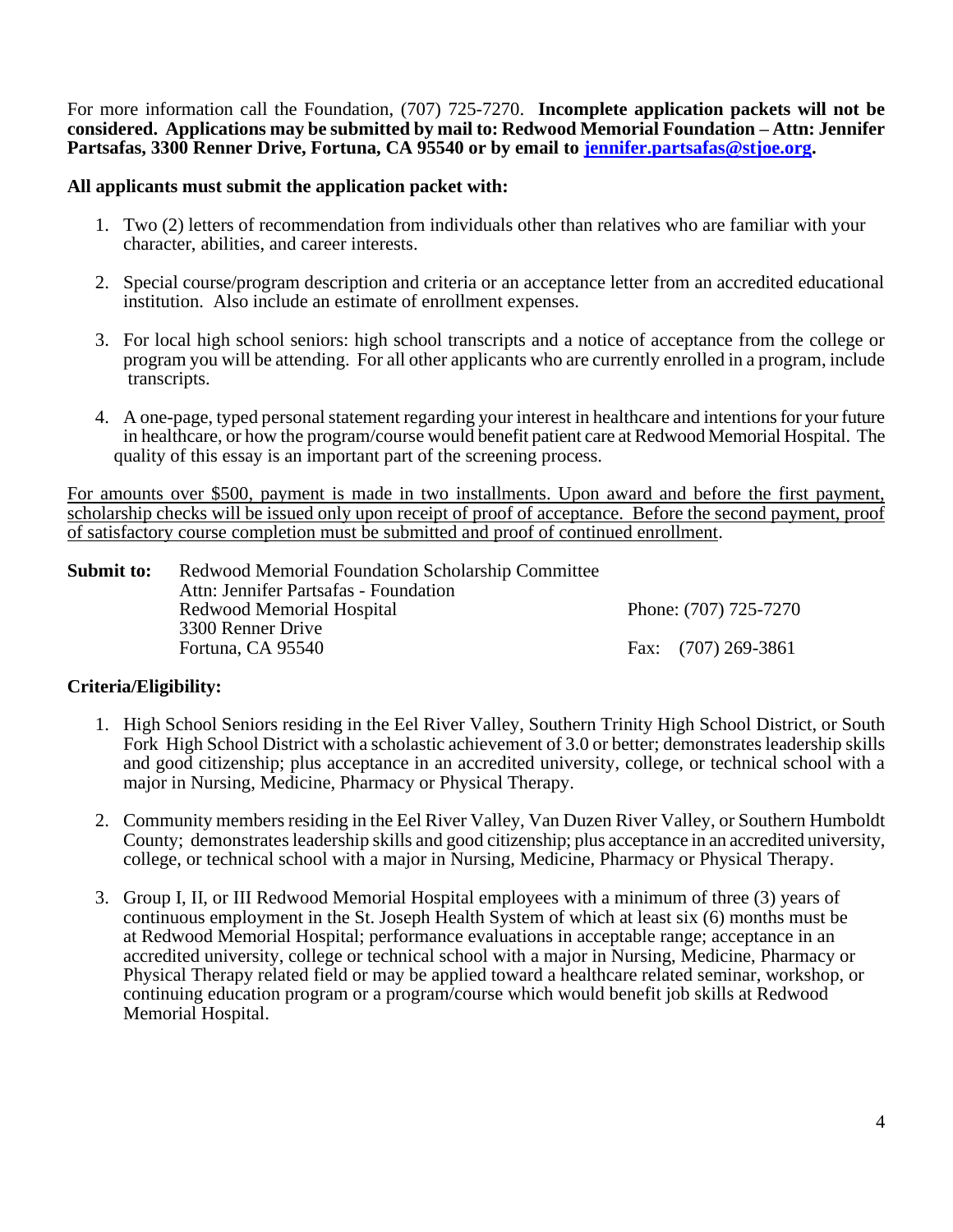#### **REDWOOD MEMORIAL FOUNDATION 2022 SCHOLARSHIP APPLICATION**

Application for Eel River Valley, Southern Trinity, and South Fork High School Seniors or Community Members (this includes College students) of Eel River Valley, Van Duzen River Valley, or Southern Humboldt.

(See Scholarship Program Information for details of criteria & eligibility.)

| Phone:                                                                                  |  |  |  |
|-----------------------------------------------------------------------------------------|--|--|--|
|                                                                                         |  |  |  |
| (For seniors, please attach official transcripts.)                                      |  |  |  |
| Parent or Legal Guardian (if a minor):                                                  |  |  |  |
|                                                                                         |  |  |  |
|                                                                                         |  |  |  |
| Health care education program to be attended:                                           |  |  |  |
| Have you been accepted into a special program? __________(Attach letter of acceptance.) |  |  |  |
| Name & address of institution:                                                          |  |  |  |
|                                                                                         |  |  |  |
|                                                                                         |  |  |  |
|                                                                                         |  |  |  |
|                                                                                         |  |  |  |
|                                                                                         |  |  |  |